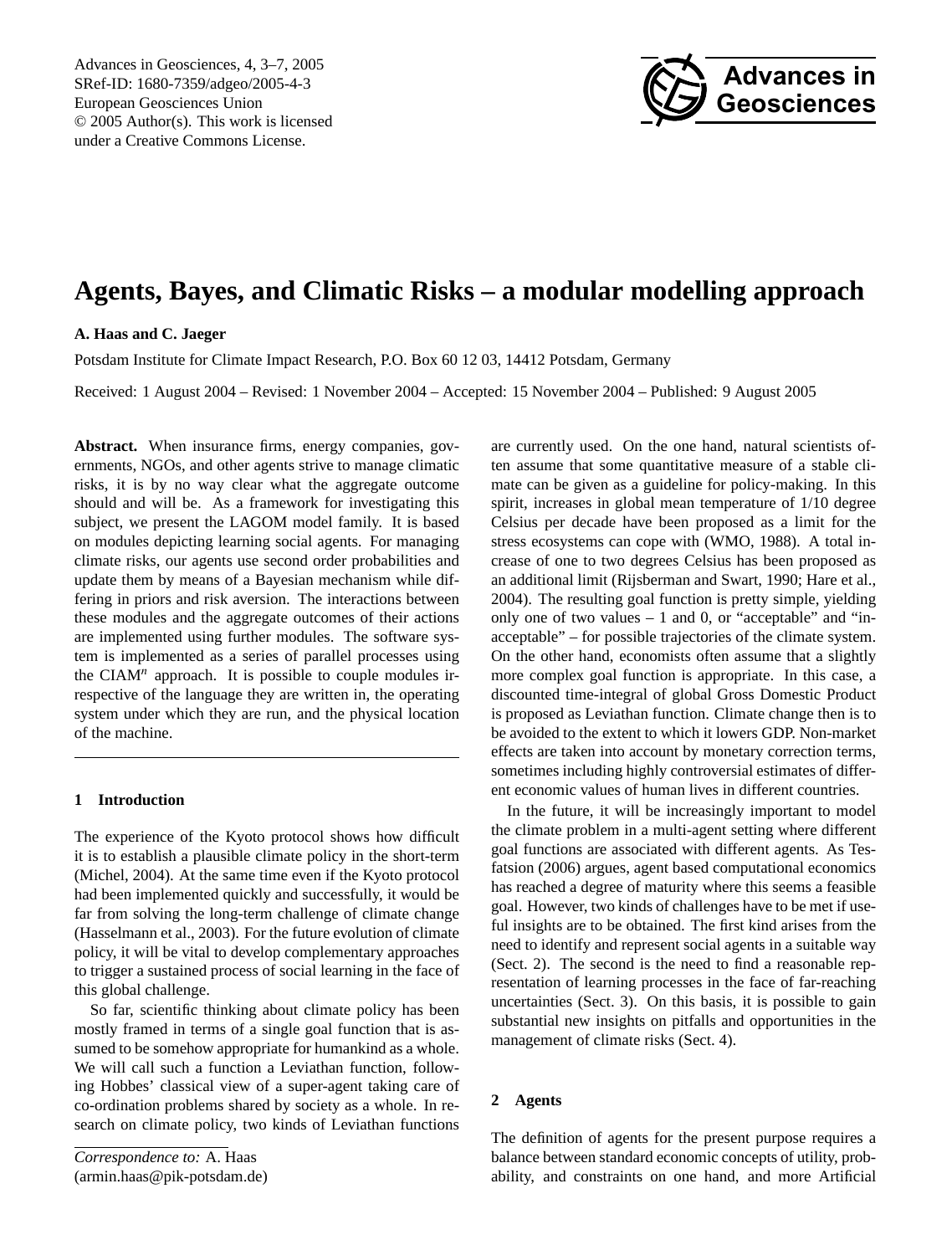Intelligence oriented concepts of rule following on the other hand (Sect. 2.1). The design of suitable modelling tools in turn requires a series of choices about how to implement software agents in a modular and integrated way (Sect. 2.2).

## 2.1 Human Agents

There are two major approaches for modelling human agents, be they individuals or organisations: maximising expected utility and rule following.

In economics, the standard concept states that agents do have preferences about the possible consequences of alternative choices. In practice (although not necessarily in theory) it is assumed that these preferences can be represented by an ordinal utility function. When confronted with an uncertain outcome from choices, agents are depicted as combining their preferences with their expectations for the occurrence of different outcomes. This is represented by a cardinal utility function combined with a probability distribution. Human agents are supposed to be able to identify and choose a single action which maximises their expected utility under constraints given by the situation they find themselves in.

In this approach, the agent's attitude towards risk can be handled in two ways. First, the shape of the utility function can be used to represent risk averse, neutral, or risk seeking behavior. Second, when maximising utility, additional constraints can be added to depict an agent's behavior towards risk. We use, for example, a non-ruin constraint stating a maximally accepted probability for going into ruin.

In information sciences, agents are often conceived as rule following entities. When confronted with a decision situation, they choose an action using a set of rules. These rules typically are if-then statements which trigger an action once a condition is met. In a decision situation, the core challenge for this approach is to come up with a single action as typically several conditions are met and the resulting set of stated actions has more than just one element. A standard mechanism to tackle this problem is to attach weights to the rules and apply the one with the highest weight. The weights themselves are adjusted in a learning process like the bucket brigade mechanism suggested by Holland (1992).

These two ways of modelling the decision processes of agents are most often perceived as alternatives. We interpret them slightly different. Each constraint of a maximisation problem can be interpreted as a rule the agent has to obey. In the case of the non-ruin constraint applied in our work, the rule is: whatever you do, the probability of going into ruin shall not exceed a specified threshold. The expected utility then can be used to come up with a single action amongst those satisfying the rules relevant for the situation at hand.

It is important to realise that even if each agent comes up with a single action in a given situation, this by no means implies the existence of a single optimal equilibrium for the whole range of agents. This hints at the potential richness of such a perspective as it opens up the way to hybrid models achieving greater descriptive and normative content by linking standard approaches of economics and of information sciences.

## 2.2 Software Agents

Human agents can be modelled by suitable software agents. We have done so with the model family LAGOM (LAGOM is a Swedish word denoting a sense of balance and harmony, perhaps akin to the chinese "Tao"). One way of designing the required software agents is to look at them as functions linking specific data types. It is useful to think about the building blocks of the program in terms of a hierarchy of such data types. At the most general level, we can distinguish between perception types and action types. A human agent, then, is implemented as a function whose domain consists of one or several perception types while the range consists of one or several action types.

In order to represent the uncertainties the agent is faced with, a third data type is needed, namely expectations. Human agents form expectations by comparing a given state of affairs with their previous expectations. Expectations are a state variable of the agent in question. This is reminiscent of Turing machines, as these map a perception into an action on the basis of an inner state which is redefined at each step of their operation. Accordingly, we use functions mapping perceptions and expectations to actions and expectations:

### Human Agent:

[[Perceptions], [Expectations]]  $\rightarrow$  [[Actions], [Expectations]]

The perceptions of standard economic agents are characterised by two data types: the prices found on the market and the resources owned by the agent. Their actions relate to two more types: supply quantities and demand quantities. Economic agents can then be further specified into firms and households of various kinds. In a typical version of LAGOM, the economic agents are producers, households, and insurance companies. LAGOM relies on a general purpose optimisation algorithm (produced by Dan Ontanu, Bukarest, and Cezar Ionescu, Potsdam) that can handle an extremely large class of optimisation problems. In the future, additional modules may implement "fast and frugal" searching algorithms needed to model choices of non-optimising agents (Gigerenzer and Selten, 2001).

Human actions have consequences, and in social interactions these consequences depend on the actions of several agents. This pattern can be modelled by a second kind of software agent representing various kinds of social and biophysical contexts. A context can be implemented as a function mapping states of affairs and actions into new states of affairs:

## Context:

```
[[State of Affairs], [Actions]]
\rightarrow [State of Affairs]
```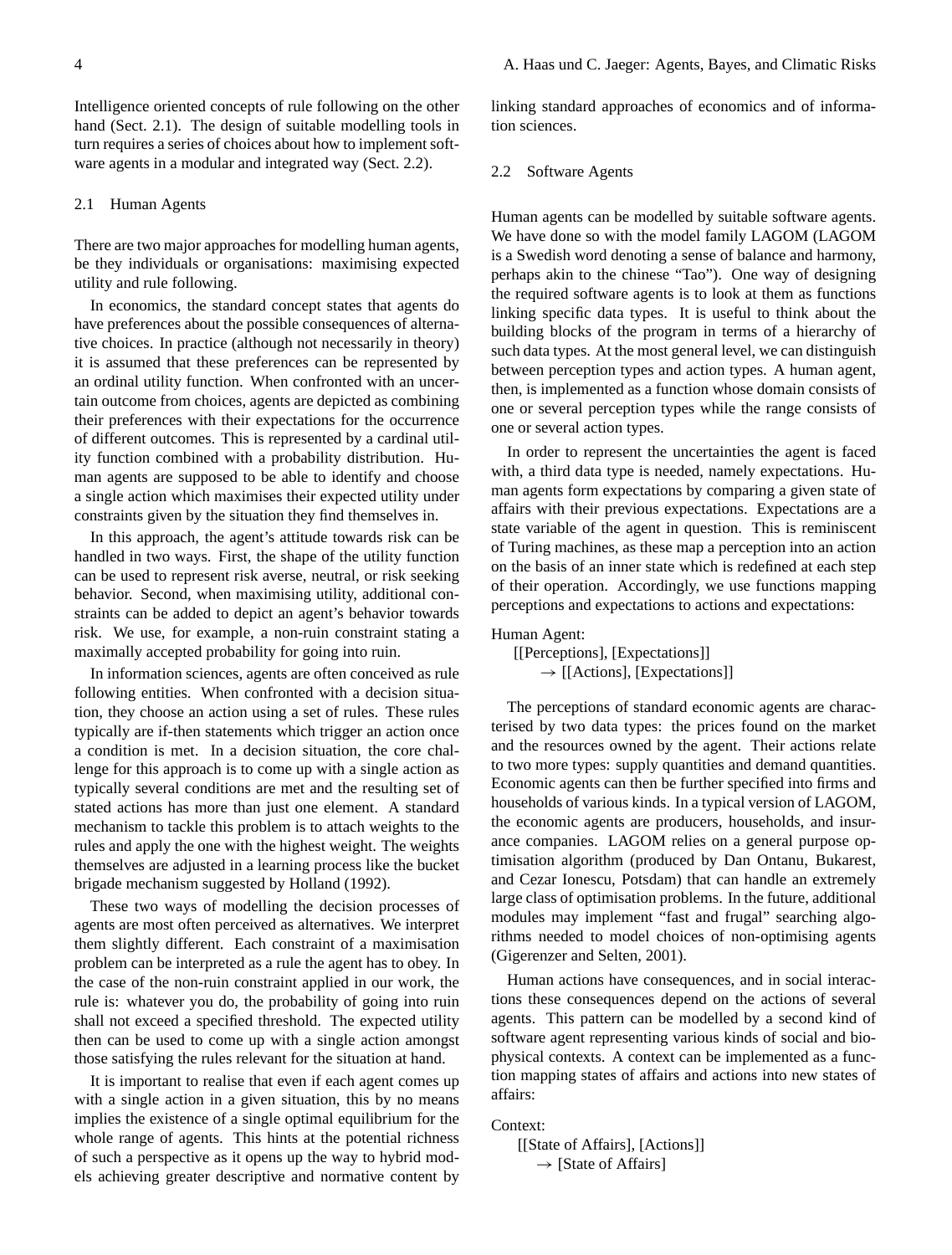The standard economic context is a market mapping supply and demand under given prices and a given resource allocation into new prices, traded quantities and the resulting resource allocation.

Finally, a third kind of software agent is needed to get a fully specified model. These are the program components enabling the software agents representing human agents and contexts to run in an appropriate way. They are bundled in a driver performing the following steps. First, the driver launches the other modules as parallel processes. Second, it gives each one of them the addresses it is supposed to talk or listen to. All modules have variables for input and output ports. The driver assigns values to these (modifying them at runtime if needed), thereby making it easy to exchange modules of the same kind in a plug and play mode. Third, the driver listens to selected modules in order to relaunch a next iteration until the goal of the simulation has been reached. And finally, it shuts down the whole process.

Figure [1](#page-2-0) shows a typical LAGOM implementation (producers have been left out to avoid overcrowding the diagram, the expectation manager will be discussed in the next section). There are two layers of communication between the different modules. On one layer, the driver performs his business as described above. On the other layer, the different modules interact in a structured manner.

In the present example, there is a climate module (dubbed "stormy weather" in the figure) that damages households and is observed by the expectation manager and is influenced by actions of households. The expectation manager helps insurers and households to up-date their respective – usually different – expectations on the basis of new observations. The Walras finder, representing the "invisible hand" of the market, finds prices matching demand and supply for weather insurance by running through a fast (hence the short dashes) sequence of interactions with households and insurers. LAGOM operates at multiple time scales. Market interchanges can be and usually are much faster than climate change. Industrial production introduces a third time scale, usually lying between those two. By running a set of such agents recursively  $-$  i.e., feeding their output of step n as input into step n+1 – one gets a dynamic system. Computer experiments with LAGOM have shown that this format can be used to represent economic agents according to standard economic theory. An economic equilibrium then is a fixed point of the recursive mapping defined above. In systems with several fixed points, non-equilibrium dynamics can obtain when the initial conditions are not identical to a fixed point. They are particularly interesting when combined with some stochastic process (Haas, 2001).

The design pattern of LAGOM is based on the  $CIAM<sup>n</sup>$ software platform  $(CIAM<sup>n</sup>$  is an acronym for "Community Integrated Assessment Modules to the power of n" and refers to a software platform that we developed together with other researchers at PIK and in the broader context of the European Climate Forum  $-$  cf. the link "CIAM"" at [www.european-climate-forum.net\)](www.european-climate-forum.net). The platform combines an understanding of software management as a social process



<span id="page-2-0"></span>**Fig. 1.** Scheme of typical LAGOM implementation.

(Jaeger et al., 2002) with a logical analysis of the plurality of domains of discourse required for integrated assessment modelling (Jaeger, 2003). It provides algorithms for coupling modules programmed in a dynamical simulation mode with modules programmed in intertemporal optimisation mode – a key problem when combining natural science and economic models (Leimbach and Jaeger, 2004).

Using this platform requires the user to do three things: assign each piece of code to exactly one module, provide a driver module suitable for the problem at hand, and program input and output to each module according to a shared protocol for typed data transfer – TDT.

The TDT protocol (see the  $CIAM<sup>n</sup>$  link indicated above as well as [www.pik-potsdam.de/software/tdt\)](www.pik-potsdam.de/software/tdt) provides a simple way of handling input and output to each module by means of two functions, one for writing and one for reading. These functions take addresses as parameters and work across different programming languages, different operating systems, and different machines in different physical locations. Computer experiments with LAGOM and other models have shown that drivers using this protocol can effectively co-ordinate highly heterogeneous multi-agent systems.

## **3 Bayes**

As mentioned above, human agents often act on the basis of expectations that they try to improve in the course of action. To model such processes of expectation formation, some kind of Bayesian reasoning is needed.

A reasonable management of climatic risks is impossible without some way of making the relevant expectations of various agents – including scholars engaged in climate research – explicit. With LAGOM, we tackle this problem in two steps. First, we represent heterogeneous expectations of a variety of agents, accepting that they may have perfectly reasonable ways to entertain different expectations. Second, given these expectations, we model how learning agents can update their expectations on the basis of further experience.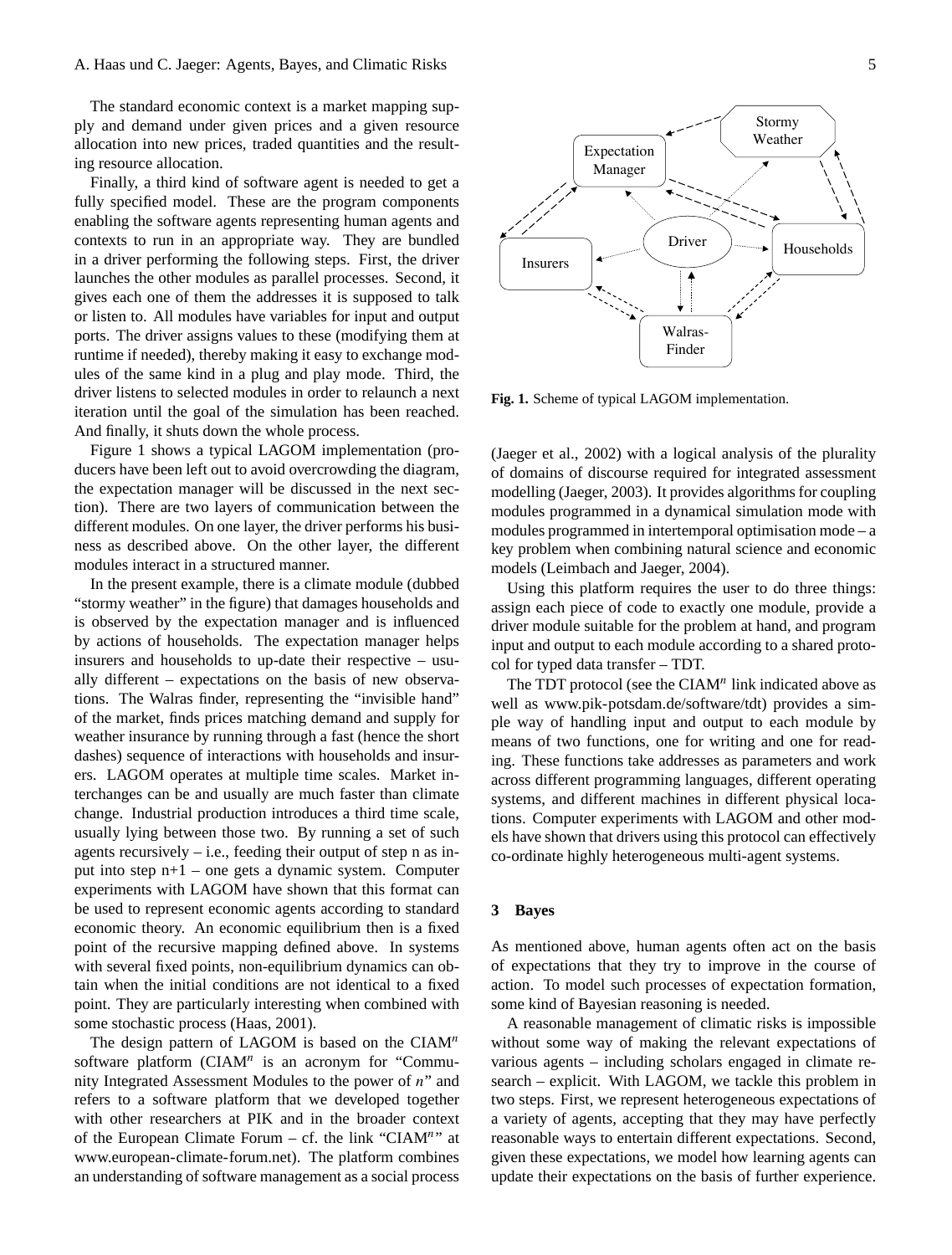Whether this updating will lead to converging expectations, and if so, at what speed, then becomes a question amenable to scientific inquiry.

For this purpose, it is necessary to consider not only frequentist probabilities, but also guesses about them. Every child learns to deal with relative frequencies: it learns to distinguish fast rythms from slow ones, it learns that certain teams win more often than other ones, it learns how to roll a dice, etc. Relative frequencies can be observed, they can be forecast, and they matter for many actions. The mathematics of probability measures can be used to deal with relative frequencies where a more in-depth analysis is required. Probabilities then appear as limits of relative frequencies defined over sequences of events.

Children also learn to make guesses about things they do not know, and to take action on the basis of such guesses – one may guess that a certain branch of a tree will not crack and climb on it, etc. Often, guesses have nothing to do with relative frequencies, as when one guesses what is the capital of some foreign country. But sometimes, we need to take action in the face of a situation where unknown relative frequencies matter. In these cases, guesses about frequentist probabilities occur.

The mathematics of probability measures turns out to be helpful for analysing guesses about frequentist probabilities, too. This is due to a result known as de Finetti's theorem (see Bernardo and Smith, 1994 for an exposition). The theorem shows how an unknown probability distribution can be approximated if additional samples become available step by step. For practical purposes, an important point is that the approximation can start from very different initial guesses as long as these guesses do not exclude the limiting distribution.

To apply this framework, one must distinguish between first order and second order probabilities and consider updating schemes for the latter ones. If two possibilities are given with unknown probabilities, then the relevant first order probabilities are given by the open interval (0,1). Complete ignorance then implies a distribution of second order probabilities corresponding to the probability density function y=1 over this interval.

An agent can improve upon this initial distribution under two conditions. First, she must be able to gather additional evidence. Second, she must have some opinion about the structure of the underlying process, which may be quite complex. If she is willing to consider key parameters of the process as characterized by some unknown frequentist probability, then the following updating scheme can be shown to be efficient.

 $p_{2,t+1}(p_i(s))$ 

$$
= p_{2,t}(p_i(s)) \cdot \frac{p_i(s)}{\int_{i \in I} (p_{2,t}(p_i(s)) \cdot p_i(s)) dp_i(s)}.
$$

p<sup>2</sup> stands for second order probabilities, *t* for time, *p* for first order probabilities, *P* for the set of all first order probabilities suitably indexed by an index set  $I$ ,  $p_i$  for a specific member of the set of first order probabilities, and *s* for a specific situation obtained at time *t* out of a set of all possible events *S*.

In LAGOM, this updating mechanism has been implemented in a separate module, the expectation manager. It may be used as a skeleton for representing scientific communities along with mass-media amplifying their claims, as both decision-makers and the general public update their expectations concerning climate change by interacting with these institutions.

The updating process is similar to the formula known as Bayes' rule. But there is an important difference between Bayes' rule as applied to a static situation and this dynamic updating process. In a static situation, Bayes' rule follows immediately from the definition of conditional probabilities. The updating mechanism introduced above can be shown to be efficient for dynamic processes with a limiting frequentist probability, but this is far from being trivial.

Therefore, it is important to notice that the model design used for the updating of expectations in LAGOM can also be applied to non-Bayesian updating schemes, as when one agent imitates the behavior of another one.

## **4 Climatic Risks**

The various IPCC publications (for an overview see Watson, 2001) are the authoritative source on climatic risks. They show beyond reasonable doubt that humankind is altering the global climate system in ways that can lead to serious damages to humans and to things they value – by sea-level rise, droughts, floods, storms, and the like. These publications derive their authority to a considerable extent from the fact that their production is controlled by a carefully crafted consensus-building mechanism. This, however, makes it impossible to reach an in-depth assessment of these risks. There are two reasons for this state of affairs: the difficulty to reach an agreement on the value to be attached to non-marketable goods like human lives or the beauty of coral reefs, and the difficulty to reach an agreement on the likelihood to be attached to events without statistical track record. A good example for these difficulties as well as for their importance is the Pentagon study on abrupt climate change (Schwartz and Randall, 2003). The study considers the possibility that anthropogenic climatic change will lead to a shut-down of the thermohaline ocean circulation in the North Atlantic. It does so by taking as an analog a similar shift in ocean currents that occurred about 8000 years ago, looking at its effects then, and asking what might be the worst conceivable implications of these events in today's world. This leads to scenarios of social turmoil and international tensions, including violent conflict and dramatic losses of welfares in Europe and North America. Similar scenarios, geared to events like shifting monsoon patterns, melting permafrost, intensified El Niño events, and the like, can be produced for other parts of the world. While the available evidence is sufficient to reach agreement on the fact that these scenarios describe possible courses of events, there is no way to attach